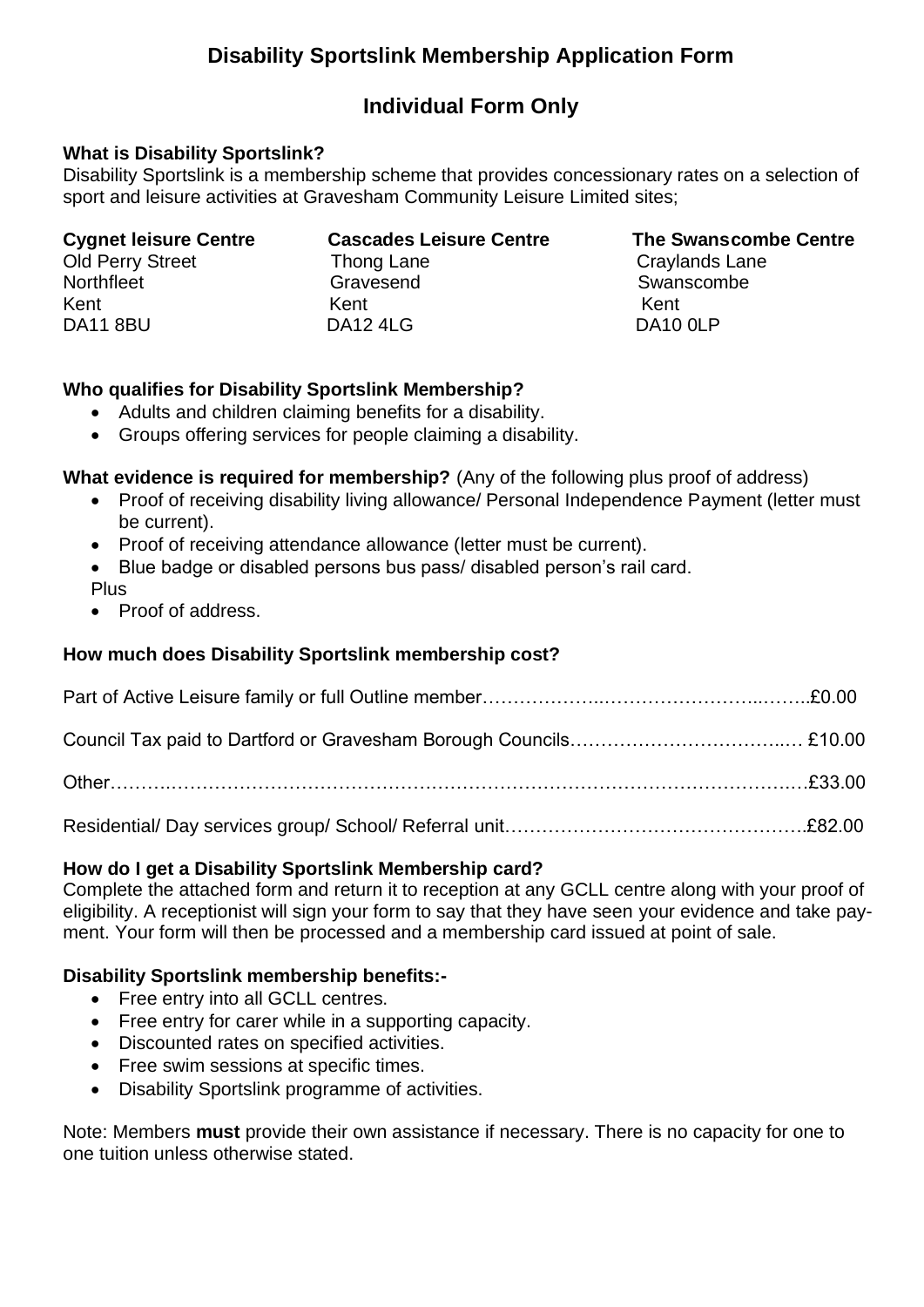|                                             |            |                                                          |                                                                                  | For office use only |                           |
|---------------------------------------------|------------|----------------------------------------------------------|----------------------------------------------------------------------------------|---------------------|---------------------------|
| INDIVIDUAL DISABILITY SPORTSLINK MEMBERSHIP |            |                                                          | Date accepted                                                                    |                     |                           |
| <b>APPLICATION FORM</b>                     |            | Please make sure you complete all sections of this form. |                                                                                  | Expiry date         |                           |
|                                             |            |                                                          |                                                                                  |                     |                           |
|                                             |            |                                                          |                                                                                  | Membership number   |                           |
|                                             |            |                                                          |                                                                                  |                     |                           |
|                                             |            |                                                          |                                                                                  |                     |                           |
|                                             |            |                                                          |                                                                                  |                     |                           |
|                                             |            |                                                          |                                                                                  |                     |                           |
|                                             |            |                                                          |                                                                                  |                     |                           |
|                                             |            |                                                          |                                                                                  |                     |                           |
|                                             |            |                                                          |                                                                                  |                     |                           |
|                                             |            |                                                          | Where would you like to collect your Disability Sportslink Membership card from? |                     |                           |
|                                             |            |                                                          |                                                                                  |                     |                           |
| <b>Cascades Leisure Centre</b>              |            |                                                          | <b>Cygnet Leisure Centre</b>                                                     |                     | Swanscombe Leisure Centre |
| Evidence (to be completed by reception)     |            |                                                          |                                                                                  |                     |                           |
| <b>Disability</b>                           | Attendance | Blue Badge or                                            | Price;                                                                           |                     | <b>Receptionists</b>      |
| Living                                      | Allowance  | disabled persons                                         | Part of family or full Outline                                                   |                     | <b>NAME</b>               |
| Allowance/                                  |            | bus pass (orange                                         | memberships £0.00                                                                |                     |                           |
| Personal                                    |            | strip)/ rail card.                                       |                                                                                  |                     |                           |
| Independence                                |            |                                                          | Individuals whose Council Tax is paid to                                         |                     |                           |
| Payment                                     |            |                                                          | Dartford or Gravesham Borough                                                    |                     |                           |
|                                             |            |                                                          | Councils £10.00                                                                  |                     |                           |
| End date:                                   | End date:  |                                                          |                                                                                  |                     | <b>Price Paid:</b>        |

## **I/ we have read and agree to be bound by the terms and conditions (on the back page) of the Disability Sportslink Membership**

Other individuals……….…..…...£33.00

Residential/ Day services group/ school/

**Rec No.**

referral unit……………£82.00

Signed……………………………………………………….….. Date………………………………….. *Parent or person responsible for the applicant should sign where necessary*

If you have signed on behalf of an applicant please give your details:

Name……………………………………………………………………………………………………………

Address…………………………………………………………………………………………………………

……………………………………………………………….. Post Code ……………………………………

I am the<sup>\*</sup>...............................for the applicant and have the authority to sign on behalf of the applicant. \**give details of your relationship to the applicant.*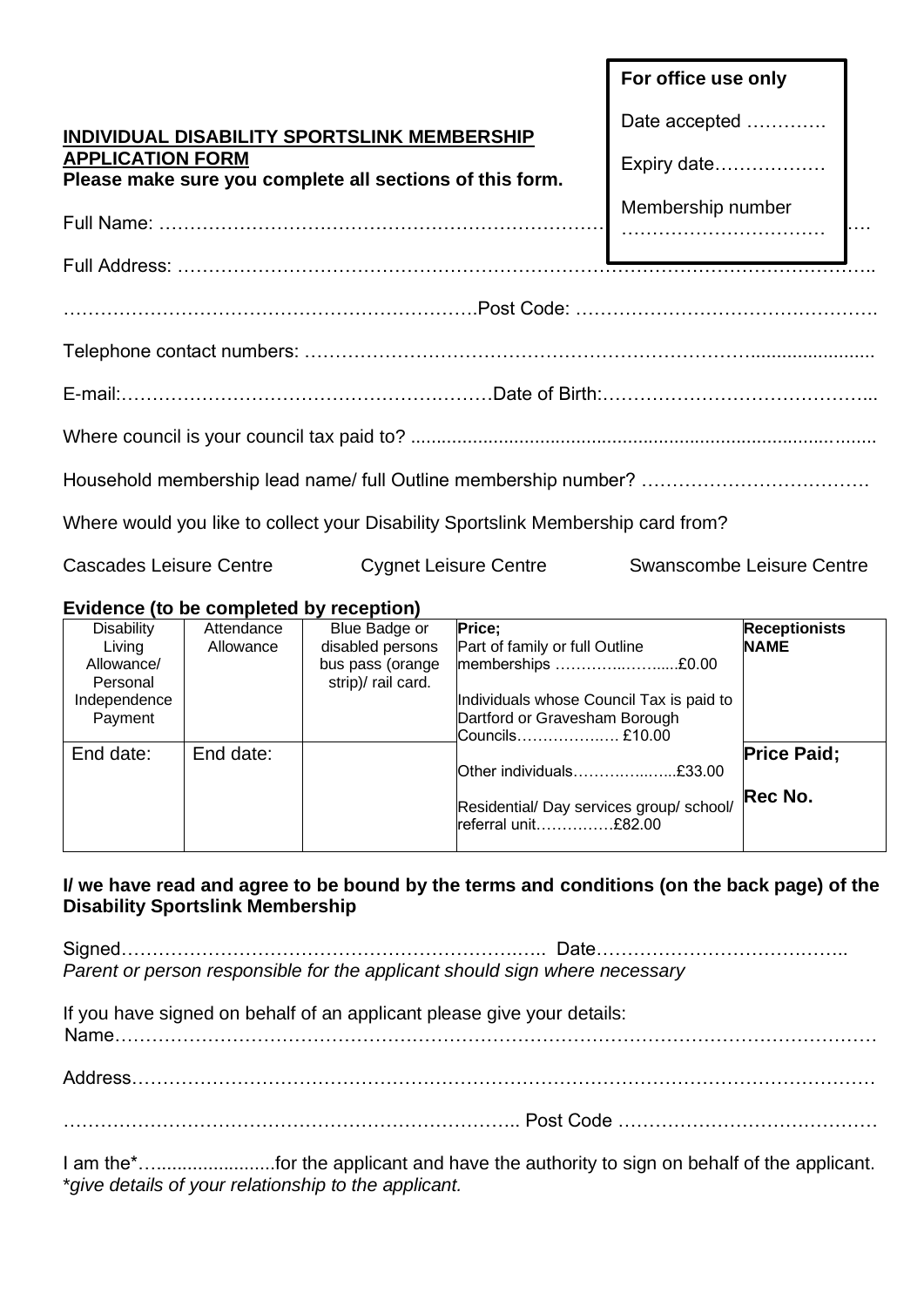# **EQUAL OPPORTUNITIES MONITORING FORM**

Sportslink is committed to developing and implementing Equal Opportunities and recognizes that discrimination occurs. (On the basis of race, religion, gender, age sexual orientation and disability.) In order to identify possible discrimination. Sportslink asks you to assist us by completing the following information.

PLEASE CIRCLE OR SPECIFY OPTIONS THAT BEST DESCRIBES YOU.

| <b>GENDER</b>                                                                                                       | <b>MALE</b>                       | <b>FEMALE</b>                                          |                                        |
|---------------------------------------------------------------------------------------------------------------------|-----------------------------------|--------------------------------------------------------|----------------------------------------|
| <b>NATIONALITY</b>                                                                                                  |                                   |                                                        |                                        |
| <b>WHITE</b>                                                                                                        | <b>BRITISH</b>                    | <b>IRISH</b>                                           | <b>OTHER</b>                           |
| <b>MIXED</b>                                                                                                        | CARIBBEAN AFRICAN                 |                                                        | WHITE/ BLACK WHITE/ BLACK WHITE/ ASIAN |
| <b>ASIAN/</b><br><b>ASIAN</b><br><b>BRITISH</b>                                                                     | <b>INDIAN</b>                     |                                                        | PAKISTANI BANGLADESHI                  |
| <b>BLACK/BLACK</b><br><b>BRITISH</b>                                                                                | CARIBBEAN AFRICAN                 |                                                        |                                        |
| <b>CHINESE OR OTHER</b><br><b>ETHNIC GROUP</b>                                                                      | <b>CHINESE</b>                    |                                                        |                                        |
| <b>SEXUAL ORIENTAION</b>                                                                                            | <b>BISEXUAL</b><br><b>LESBIAN</b> | <b>GAY</b><br><b>HETEROSEXUAL</b><br>PREFER NOT TO SAY |                                        |
| <b>CHRISTIAN</b><br><b>RELIGION</b><br><b>MUSLIM</b><br>ALL OTHER RELIGIONS, BELIEFS OR FAITHS<br>PREFER NOT TO SAY |                                   | <b>BHUDDIST</b><br><b>SIKH</b>                         | <b>JEWISH</b><br><b>NO RELIGION</b>    |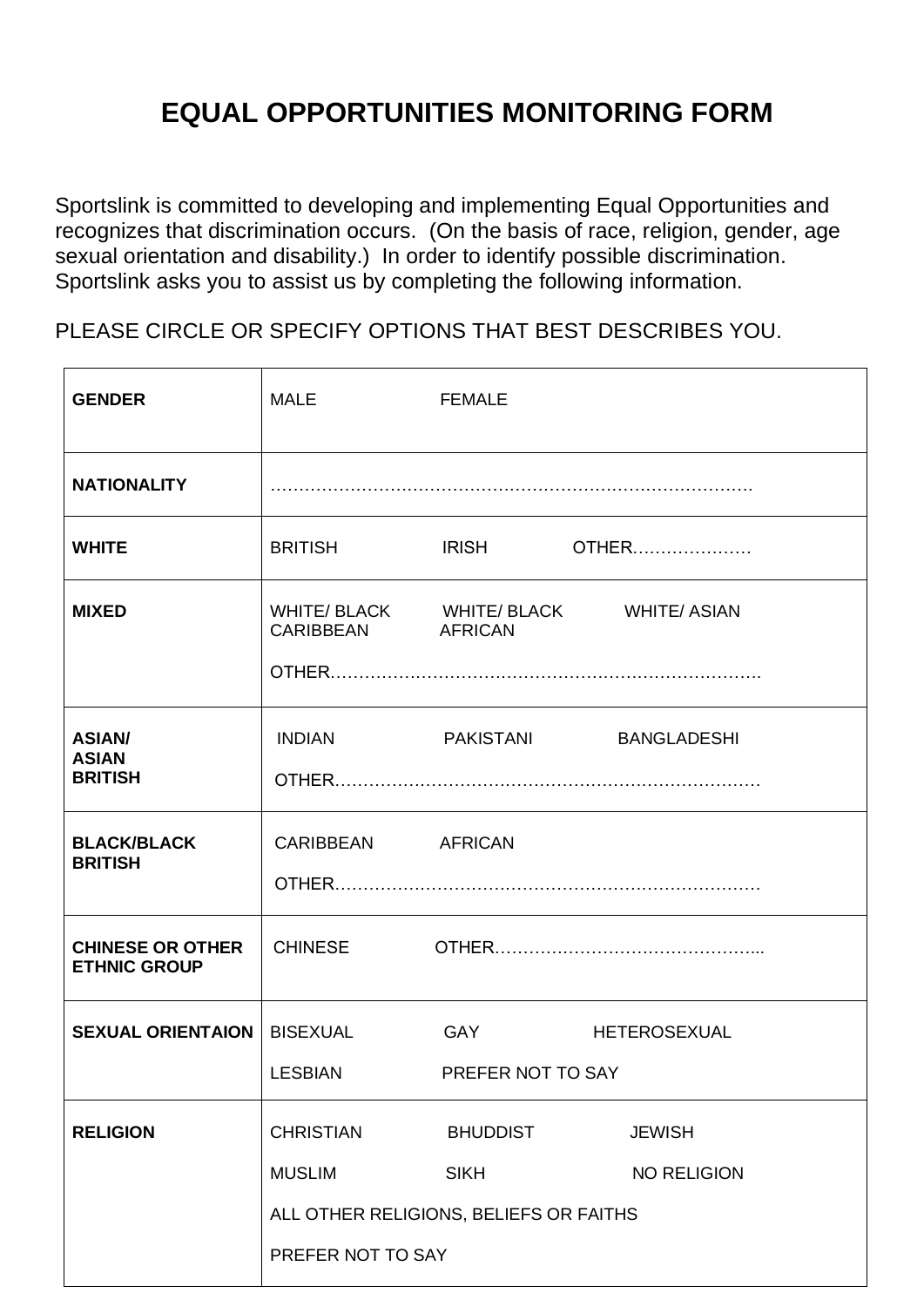# **DISABILITY MONITORING FORM**

Details of a person's disability are required to ensure that funding guidelines are adhered to as well to be able to provide a person centred approach.

**If you are under 18 years old or unable to understand this form, it should be completed and signed on your behalf by your parent or guardian.** 

| Male / female            | Are you disabled? YES / NO |
|--------------------------|----------------------------|
| What is your disability? |                            |

**……………………….…………………………………………………………………………**

### **Circle the expressions that you feel describes you best:**

Ambulant/ Require a walking aid/ Wheelchair user/ Power chair user

Physically disabled/ Learning disabled/ Mental health/ Sensory impaired/ Older persons physical disability

┱

٦

Other (please state)………………………………………………………………………….

┱

### **Put a tick against the phrases that you feel describe your disability and / or health,**

### **Then give all relevant details:**

 $\mathsf{L}$ 

|                |                                  | <b>Tick</b> | <b>Details</b> |
|----------------|----------------------------------|-------------|----------------|
| 1              | Bones and or joints affected     |             |                |
| $\overline{2}$ | Abnormal muscle tone             |             |                |
| 3              | <b>Balance affected</b>          |             |                |
| 4              | <b>Coordination affected</b>     |             |                |
| 5              | Absence of limb(s)               |             |                |
| 6              | Loss of use of limb(s)           |             |                |
| $\overline{7}$ | <b>Sensory Impairment</b>        |             |                |
| 8              | <b>Communication problems</b>    |             |                |
| 9              | Restricts the amount of exercise |             |                |
| 10             | Results in behavioural problems  |             |                |
| 11             | Causes seizures or fits          |             |                |
| 12             | History of heart problems        |             |                |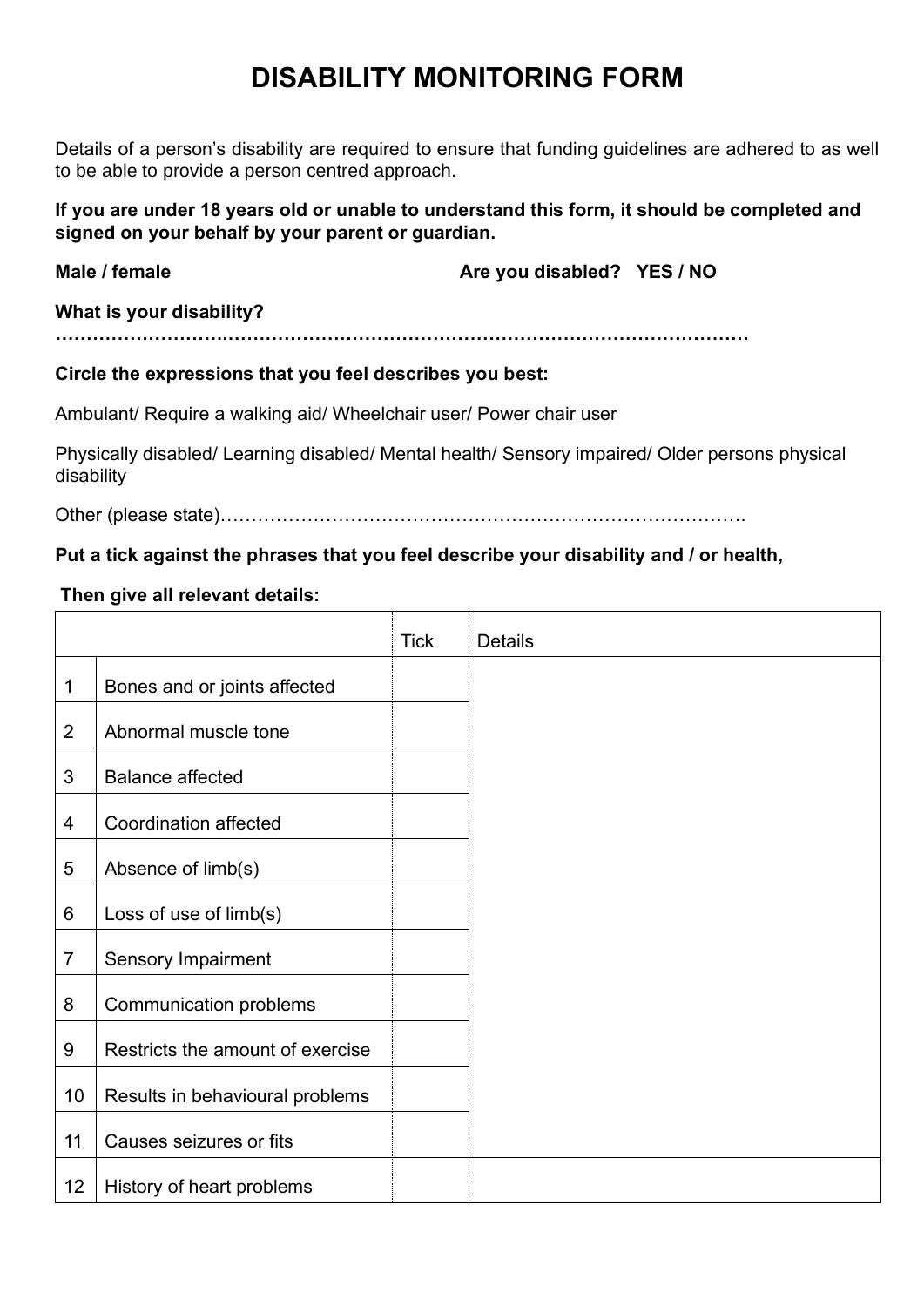# **DISABILITY MONITORING FORM CONTINUED**

Please tell us about any other details that you feel we should know about before you start on your proposed physical activity. E.g. Surgical /medical appliance or orthosis*,* a condition or indication not already mentioned.

………………………………………………………………………………………………… ………………………………………………………………………………………………… ………………………………………………………………………………………………… I confirm that I will advise Disability Sportslink immediately if any of the information provided on this form changes in any way. I recognise that physical activities involve risk and that I, the Participant, should take all reasonable precautions and follow all advice properly given*.* In the absence of any negligence on the part of G.C.L.L. or G.C.L.L. staff, I accept that no liability will attach to them. Signature ………………………………………..………………… Date ……..…………. If you have completed or signed this form on behalf of the person named at the beginning of the form please sign and make sure you have entered your details at the bottom of the previous page. Name …………………………………………………………………………….……………………

Thank you for completing the form. Please return it to:

Cascades Leisure Centre, Cascades Leisure Centre, Thong Lane, Thong Lane, Thong Lane, Thong Lane, Thong Lane, Thong Lane, Thong Lane, Thong Lane, Thomas Did Perry Street, Gravesend, The Contract of the Contract of the Northfleet Kent DA12 4LG Kent DA11 8BU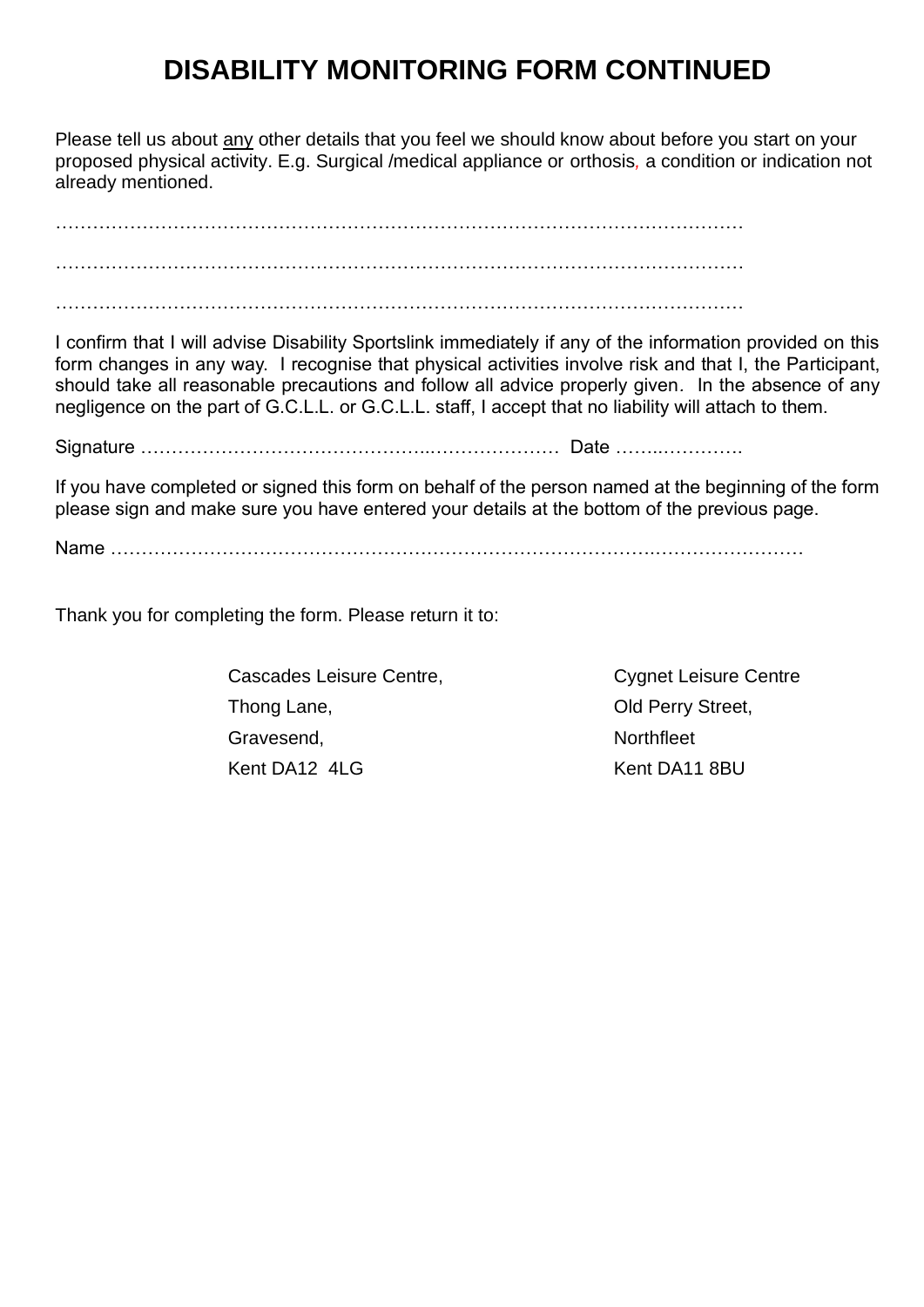# **CUSTOMER COPY DISABILITY SPORTSLINK MEMBERSHIP**

## **Annual Membership Cards will be issued under the sections listed below fees will be payable where applicable. Please see next page for guidelines.**

|                                                                                            | <b>Benefits to Members</b>                     |                     |                                                             |                                       |                                     |
|--------------------------------------------------------------------------------------------|------------------------------------------------|---------------------|-------------------------------------------------------------|---------------------------------------|-------------------------------------|
| <b>Membership</b><br><b>Section</b>                                                        | Annual<br>Registration &<br>Membership<br>Card | Entry to<br>Centres | <b>Disability</b><br>Sportslink<br>Concessionary<br>Rates * | <b>Monthly</b><br>Invoicing<br>option | Advanced<br><b>Booking Facility</b> |
| Individual as part of<br>household or full<br>Outline membership                           | $Inc.$ in<br>membership.                       | Free                | Yes                                                         | Yes                                   | Yes                                 |
| Individual living<br>within the N.W.K.<br>boroughs of Dartford,<br>Gravesham or<br>Swanley | £10.00                                         | Free                | Yes                                                         | Yes                                   | Yes                                 |
| Individual living<br>elsewhere                                                             | £33.00                                         | Free                | Yes                                                         | Yes                                   | Yes                                 |
| Residential/Day<br>services group/<br>school/ referral unit.                               | £82.00                                         | Free                | Yes                                                         | Yes                                   | Yes                                 |

For continued Membership annual renewal will be required.

| <b>Disability Sportslink Project</b><br><b>Concessions</b> |                          |        |
|------------------------------------------------------------|--------------------------|--------|
|                                                            |                          |        |
| <b>Outline Fitness</b>                                     | Per person per hour. 16+ | £5.30  |
| <b>Badminton Court</b>                                     | Per group per hour       | £6.60  |
| Squash Court                                               | Per group per 45 minutes | £4.90  |
| Basketball/ 5 aside football/                              | Per group per hour       | £47.00 |
| whole main hall activity                                   |                          |        |
| Swim                                                       | Per person               | £2.90  |
| <b>Health Suite</b>                                        | Per person               | £4.90  |
| Exercise class (carers pay or sit                          | Per Person               | £5.30  |
| out)                                                       |                          |        |
| Chairfit                                                   | Per person               | £5.30  |
|                                                            |                          |        |

NB: No fee will be charged for cancellation of bookings up to 24 hours prior to the booking; . Other than this all bookings **must** be paid for.